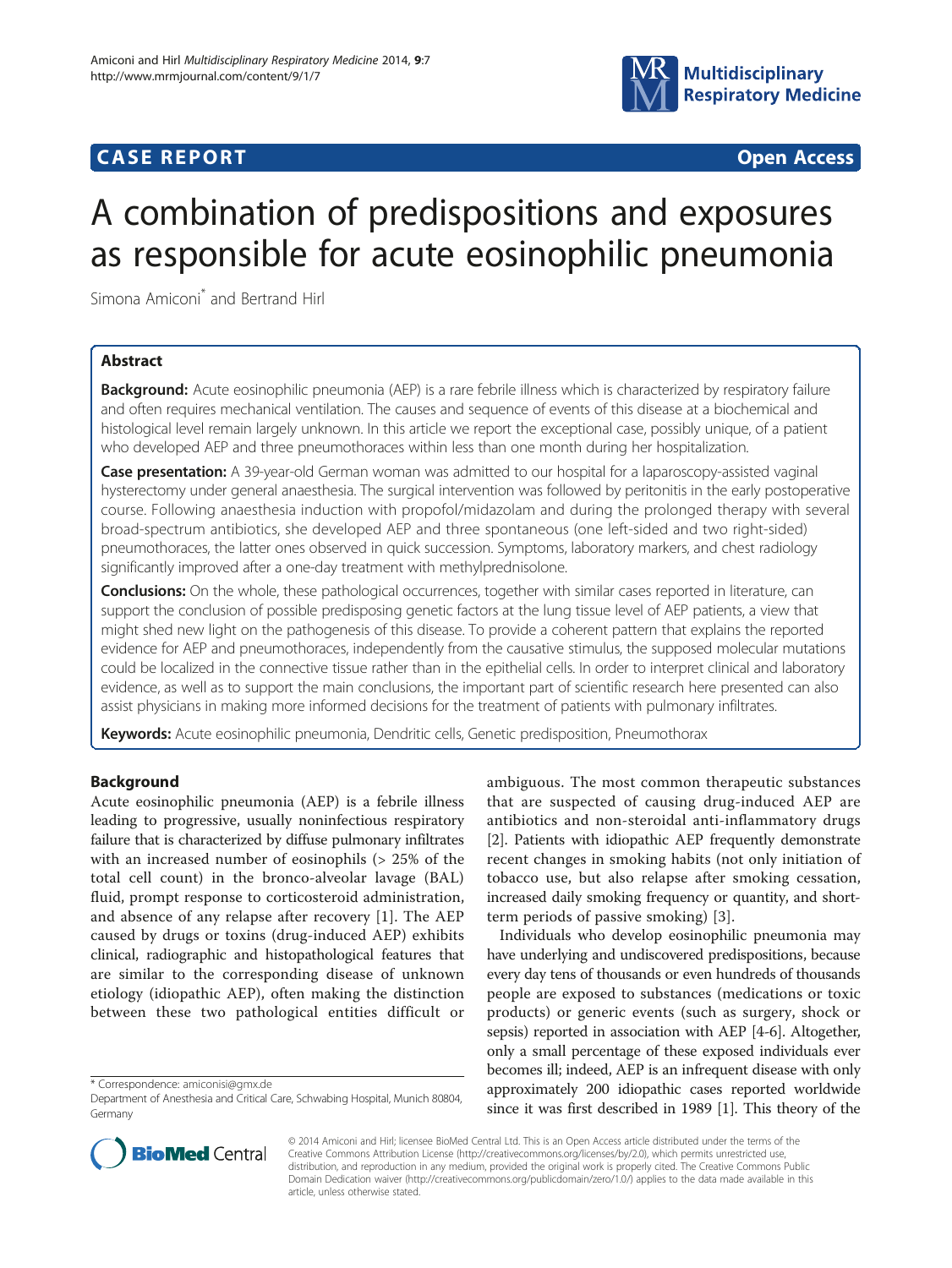complex interaction between the genetic predisposition and the environmental (e.g., air-borne dust), external (e.g., drugs) or internal (e.g., biological mediators) stimuli has already been postulated for other lung disorders [[7](#page-6-0)].

In line with this point of view, it has recently been described [[8\]](#page-6-0) the case of a Japanese girl of non-consanguineous family suffering from AEP and presenting lossof-function mutations in a gene (DOCK8) located on chromosome 9. Other cases with eosinophilic lung diseases have also been observed in the absence of DOCK8 protein in lymphocytes [[9\]](#page-6-0). Since patients with DOCK8 deficiency present defective T cell function, impaired production of antigen-specific antibodies and a severe defect in interstitial dendritic cell migration during immune responses with recurrent pulmonary infections, these reports suggest that AEP represents several pathophysiological processes that can fully and rightly be estimated only by understanding both the genetic and environmental contributions to its etiology and pathogenesis.

The eosinophil plays a key role (even though not fully understood) in the pathogenesis and clinical symptomatology of AEP. Blood eosinophilia is usually absent at the disease presentation [\[1](#page-6-0)], suggesting that the initial pathological stimulus originates at alveolar or pleural level. Both basic and applied research studies have demonstrated [[10\]](#page-6-0) that the selective activation of eosinophils is induced by several mediators, all of them sometimes categorized for simplicity with the most relevant of which, interleukin-5 (IL-5), i.e. with the name of the cytokine that exhibits the most specific and critical control of eosinophilic functions, including the regulation of eosinophilopoiesis in the bone marrow, the recruitment of these granulocytes to tissues, the lengthening of their survival by inhibiting apoptosis, and the differential activation and release of toxic products through their degranulation [\[11\]](#page-6-0). The local secretion of IL-5 and its enhanced concentration within restricted regions, detected in the broncho-alveolar lavage (BAL) fluid of patients with AEP, apparently reflects the presence of eosinophil-rich exudates in the alveoli andpleural cavity [[12](#page-6-0)]. By contrast, IL-5 is usually undetectable in serum of patients who have AEP or eosinophilic pleural effusions, and IL-5 concentration decreases in BAL fluid after the resolution of symptoms [\[13](#page-6-0)]. These data suggest that the accumulation of eosinophils in the alveolar or pleural space is mainly governed by the local concentration of IL-5, the overexpression of which may be stimulated in the genetically hypersensitive tissue of predisposed subjects by an offending external/environmental factor [[14\]](#page-6-0).

We report the case of a non-smoking woman who, following a laparoscopy-assisted hysterectomy complicated by peritonitis, developed AEP and pneumothoraces after sedation with propofol and prolonged therapy with several broad-spectrum antibiotics. Observational evidence and plausible reasoning supporting a possible genetic predisposition to eosinophilic pneumonia is offered.

## Case presentation

A 39-year-old woman was admitted to our hospital for a laparoscopy-assisted vaginal hysterectomy under general anaesthesia (induced with midazolam, fentanyl and propofol, and maintained with sevoflurane in oxygen/air mixture). The patient reported an unremarkable medical and family history and stated that she had never smoked. She also denied the following: (a) regular exposure to environmental tobacco smoke (at home or at her workplace), (b) abuse of illicit or recreational drugs, (c) food or medication allergies, (d) recent camping or wild animal contact. A more detailed history revealed that the patient was otherwise healthy and had taken no medications prior to the present illness. Three days after her surgery (with prophylactic ampicillin/sulbactam administered as  $i.\nu$ . bolus), the patient experienced acute epigastric pain with vomiting and diarrhoea along with dyspnea that gradually increased in severity. The patient had a temperature of 38.2°C, blood pressure of 90/60 mmHg, hearth rate of 120 beats/min, and respiratory frequency of 30 breaths/min. Inspection of her thorax revealed decreased movement of the chest wall, a hyperresonant percussion note, diminished fremitus and reduced breath sounds on the right side. The abdominal examination showed distension, guarding, and diffuse tenderness. The patient's physical signs and radiographic findings were compatible with peritonitis and pneumothorax; the laboratory examination revealed a leukocyte count of 2,100 cells/μL, with 84% neutrophils and 3% eosinophils. A laparotomy revealed purulent fluid throughout the abdominal cavity, which was associated with fibrinous plaques covering most of the abdominal viscera; these findings were the result of a rectal perforation. A perforation closure was performed and peritoneal toilets (a 9-day-toilet plan) were initiated. The pneumothorax (Figure [1](#page-2-0)) was managed with a thoracostomy tube drainage. The patient was admitted to the intensive care unit (ICU) and began an empirical treatment with piperacillin and tazobactam. On the day of admission, an arterial blood analysis yielded  $PaO<sub>2</sub>$  of 67 mmHg and  $CaO<sub>2</sub>$  of 91.2% on ambient air. Non-invasive ventilation was started under moderate sedation with propofol. In the meantime, Enterococcus and Escherichia coli were cultured from the peritoneal exudate. On the seventh postoperative day, the patient's clinical condition worsened, with increasing intra-abdominal fibrinous adhesions and paralytic ileus; the previous treatment was discontinued and an empirical administration of imipenem was begun on the conjecture of possible resistant enterococci. On the tenth postoperative day,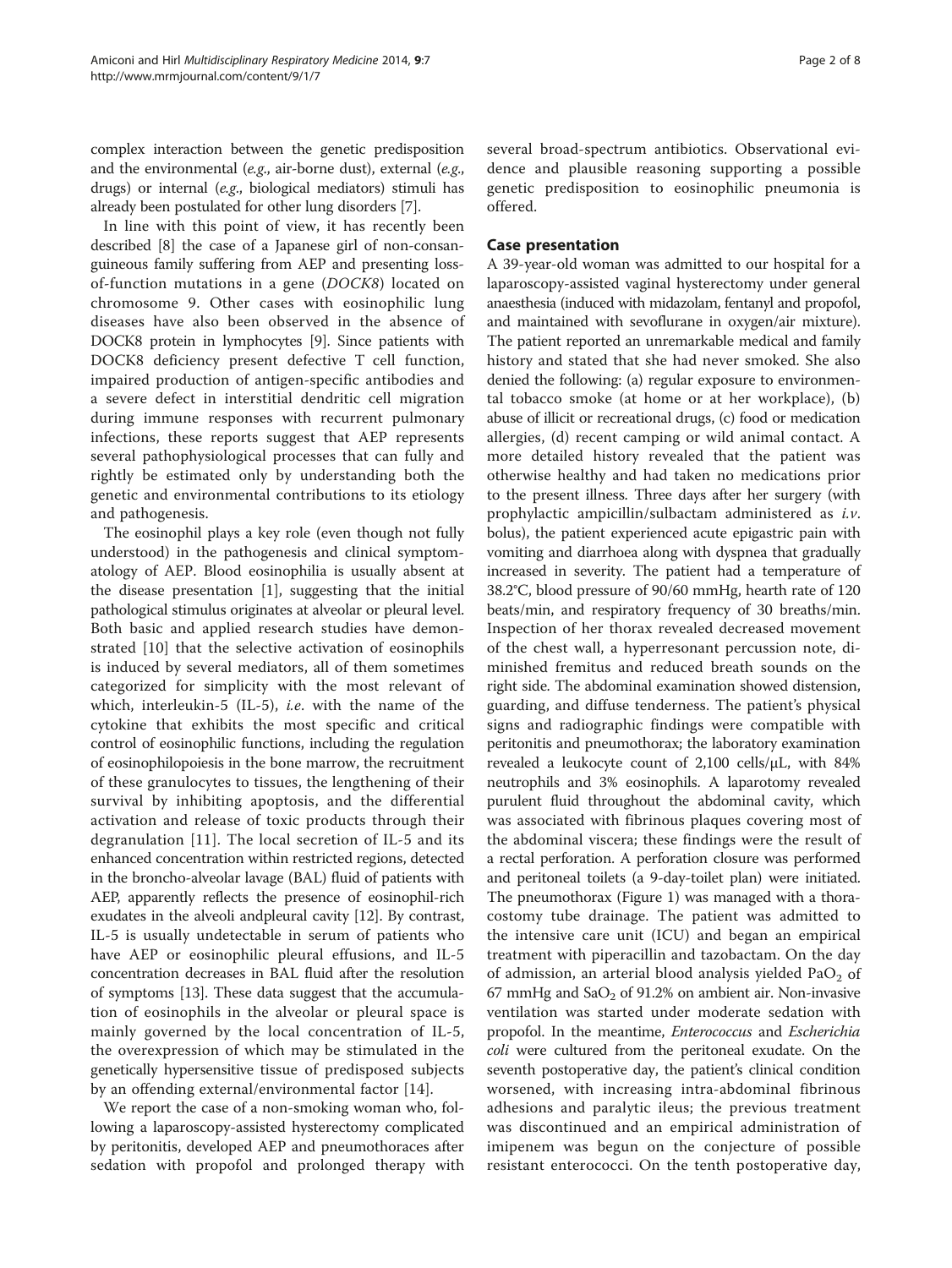<span id="page-2-0"></span>

chest. Large mantle pneumothorax at the level of the right middle lobe, observed 3 days after hysterectomy.

she developed a new spontaneous pneumothorax on the right side (Figure 2), with respiratory rate increased to 28 breaths/min; the pathological event was managed with a thoracostomy tube drainage. Because the patient's clinical condition were worsened, imipenem was discontinued on the twelfth day and substituted with tigecycline based on the antibiotic-sensitivity results for Enterococcus faecium isolated from the peritoneal toilet on the tenth postoperative day. On the eighteenth postoperative day, the patient's respiratory distress increased (34 breaths/min and  $SaO<sub>2</sub>$  of



Figure 2 Standard chest X-ray on the tenth postoperative day. New mantle pneumothorax on the right side with diffuse interstitial infiltrates in mid field of the left lung and left pleural effusion. No cysts or bullae visible.

88% with 6 L/min supplemental oxygen), her temperature was 37.6°C, her hearth rate 110 beats/min and her leukocyte count 19,400 cells/μL (neutrophils 86%; eosinophils 2%). Computed tomography (CT) of the chest revealed an abundant left-sided pleural effusion pressing on the lower pulmonary lobe, and multiple areas of alveolar infiltrates in the upper and middle right pulmonary lobes. The serology (hepatitis B virus, hepatitis C virus, human immunodeficiency virus, Cytomegalovirus, Chlamydia and Mycoplasma) eventually proved negative. Antinuclear antibody, anti-neutrophil cytoplasmatic antibody and rheumatoid factors were negative or non-specific. The levels of immunoglobulin [Ig] G, IgA, IgM, complement C3 and C4 were within the normal limits, and the IgE concentration was 112 kU/L. The CD4+/CD8+ T lymphocytes ratio was 1.7; since this value is usually significantly decreased in patients with various types of respiratory viral infections, the presence of influenza virus and/or bocavirus was not investigated.

The blood cultures for aerobic and anaerobic bacteria remained sterile. No pneumocystis was detected by polymerase chain reaction. The patient was then empirically treated withceftazidime and clarithromycin for atypical pneumonia, on the basis on the radiographic findings. Despite these measures, she did not improve and continued to have fever, with a temperature of approximately 37.5°C and mild leukocytosis. On the twenty-fifth postoperative day, a chest CT scan demonstrated a left-sided pneumothorax (Figure 3) with dense consolidations of the left upper and middle pulmonary lobes along with



Figure 3 High resolution computed tomography scan of the chest. Extensive areas of air-space consolidations in both lungs and bilateral alveolar opacities. Pneumothorax at the level of the left lower lobe with bilateral pleural effusions.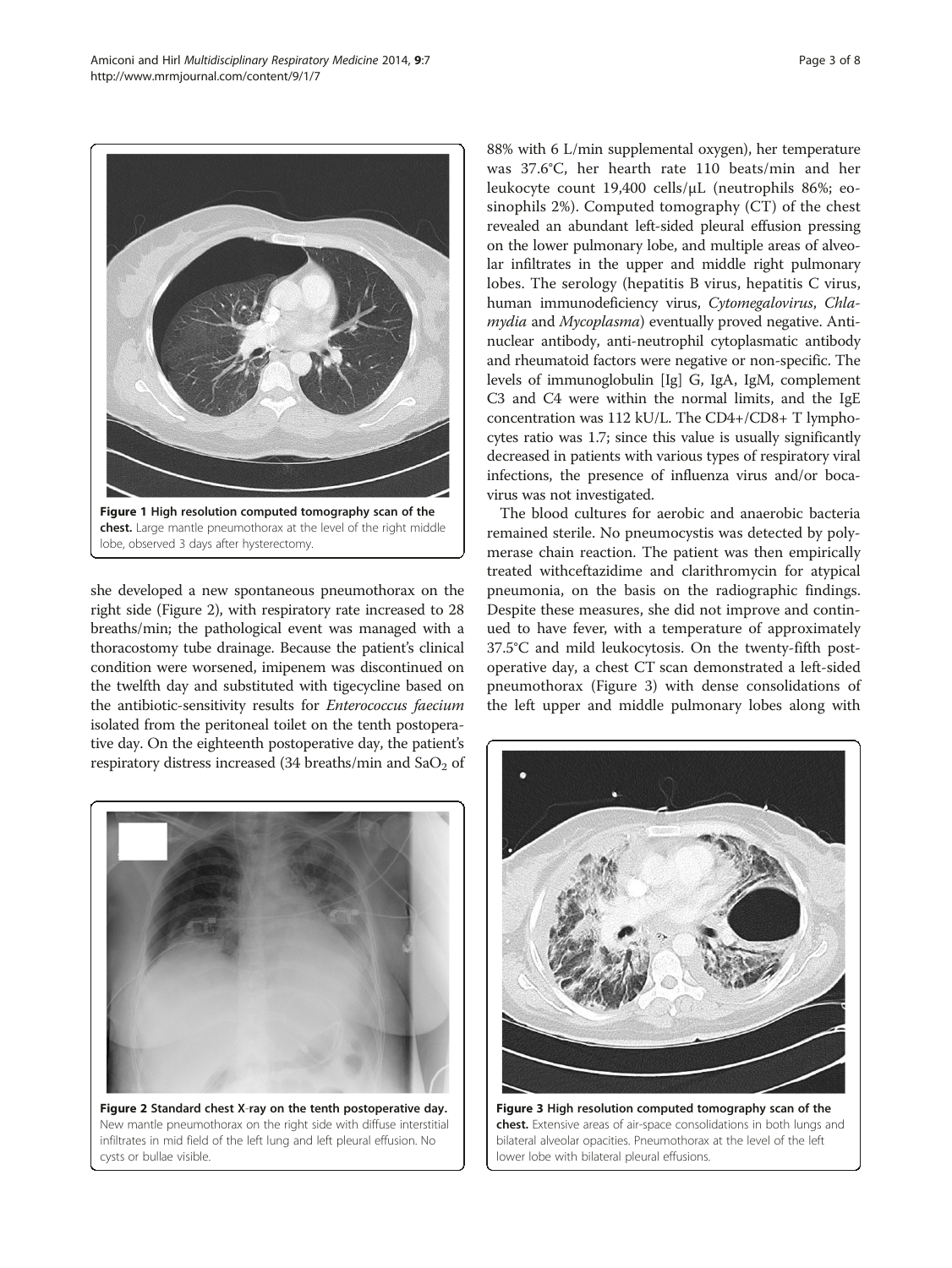multiple areas of alveolar infiltrates in the upper and middle right pulmonary lobes. As the patient gradually became more dyspneic and hypoxic, she was placed under ventilation with continuous positive airway pressure. Instead of previous antibiotics, rifampicin and moxifloxacin were administered because of a positive test for Legionella, which, however, was refuted by laboratory on the following day. Because the patient's respiratory failure further worsened, the previous treatment was discontinued and empirically substituted with three broad-spectrum antibiotics (linezolid, meropenem and moxifloxacin). Eosinophilic pneumonia was suspected when she showed no response to antibiotics within the next 2 days. Bronchoscopy demonstrated inflamed mucosa in both upper lungs with thick secretions in both lower lungs, and many nucleated cells (including 56% eosinophils) were detected in BAL fluid. These findings unequivocally supported a diagnosis of AEP, and parenteral methylprednisolone was initiated. Significant recovery occurred within the next 24 h, so the antibiotics were discontinued. The clinical symptoms further subsided and the patient was successfully extubated within 2 days after the initiation of steroids. The laboratory data and chest radiology revealed marked improvement. After 20 days in the surgery department, the patient was discharged (Figure 4) with a course of oral prednisone that was tapered for 14 days. At 1 year following surgery, the patient did not have any recurrence of her pulmonary symptoms or infiltrates.



Figure 4 Standard chest radiography performed on the day of discharge from the hospital. Approximately one month after corticosteroid therapy, a dramatic improvement of pneumonic inflammation was observed with amelioration of bilateral infiltrates. Absence of pleural effusions.

# **Discussion**

An effective starting point for commenting our case might be the observation that our patient suffered from three pneumothoraces during her recovery in the ICU. Particularly, the first right-sided respiratory incident does not appear to have been secondary to carbon dioxide insufflation during the laparoscopy. Pneumothorax is a well-known, although infrequent, complication of abdominal laparoscopic surgery [[15](#page-6-0)], with most pneumothoraces diagnosed postoperatively using conventional chest X-rays. In our case, the delayed onset of the pneumothorax on the third postoperative day suggests that this pathological event does not exhibit an etiopathogenesis due to carbon dioxide insufflation, but should probably be thought of as an adverse drug event associated with propofol and/or midazolam [[16](#page-6-0)] administration for inducing the patient's anaesthesia. Moreover, a characteristic clinical sign that could indicate the occurrence of pneumothorax during the laparoscopic surgery (i.e. alterations in the electrocardiographic patterns) was absent in the reported case; such a finding is a very sensitive indicator of intra-operative pneumothorax [\[15\]](#page-6-0). The risk of recurrence after the first spontaneous pneumothorax has been variably estimated [[17](#page-7-0)] to be between 30% and 50% within the first 2 years; after one recurrence the risk of additional relapses within 3 years raises exponentially (to 62% after the first recurrence and to 82% after the second one). Although these intervals were not confirmed by other studies, the average time to recurrence after the first event has usually been spread over several years. The three pathological conditions, in which air accumulated within the thoracic cavity of our patient, thus appear unrelated to the general pattern. In our case, all three episodes occurred within three weeks, possibly due to etiologies, such as exposures to inciting factors and genetic predispositions, that should be examined in the patient herself and in the internal or external environments restricted to her recovery period in the ICU.

Doubts remain regarding the external factor that caused AEP in our patient. Several studies have emphasized the occurrence of drug-induced lung diseases [[1\]](#page-6-0). Nonetheless, the clinician must have a high index of suspicion for medications in the etiology of AEP, including those drugs that have not been reported as causative agentsyet. Individual genetic deficiencies in drug-metabolizing enzymes may cause susceptibilities to certain pharmaceutical agents that require detoxification, therefore these drug toxicities may show unpredictable or idiosyncratic. In principle, all chemical agents taken during the days or weeks preceding the typical symptoms of AEP must be thoroughly investigated. AEP often develops within a few days of drug initiation. In theory, the only absolute proof that a drug is responsible for eosinophilic pneumonia may be obtained by linking its re-administration to ensuing relapses of the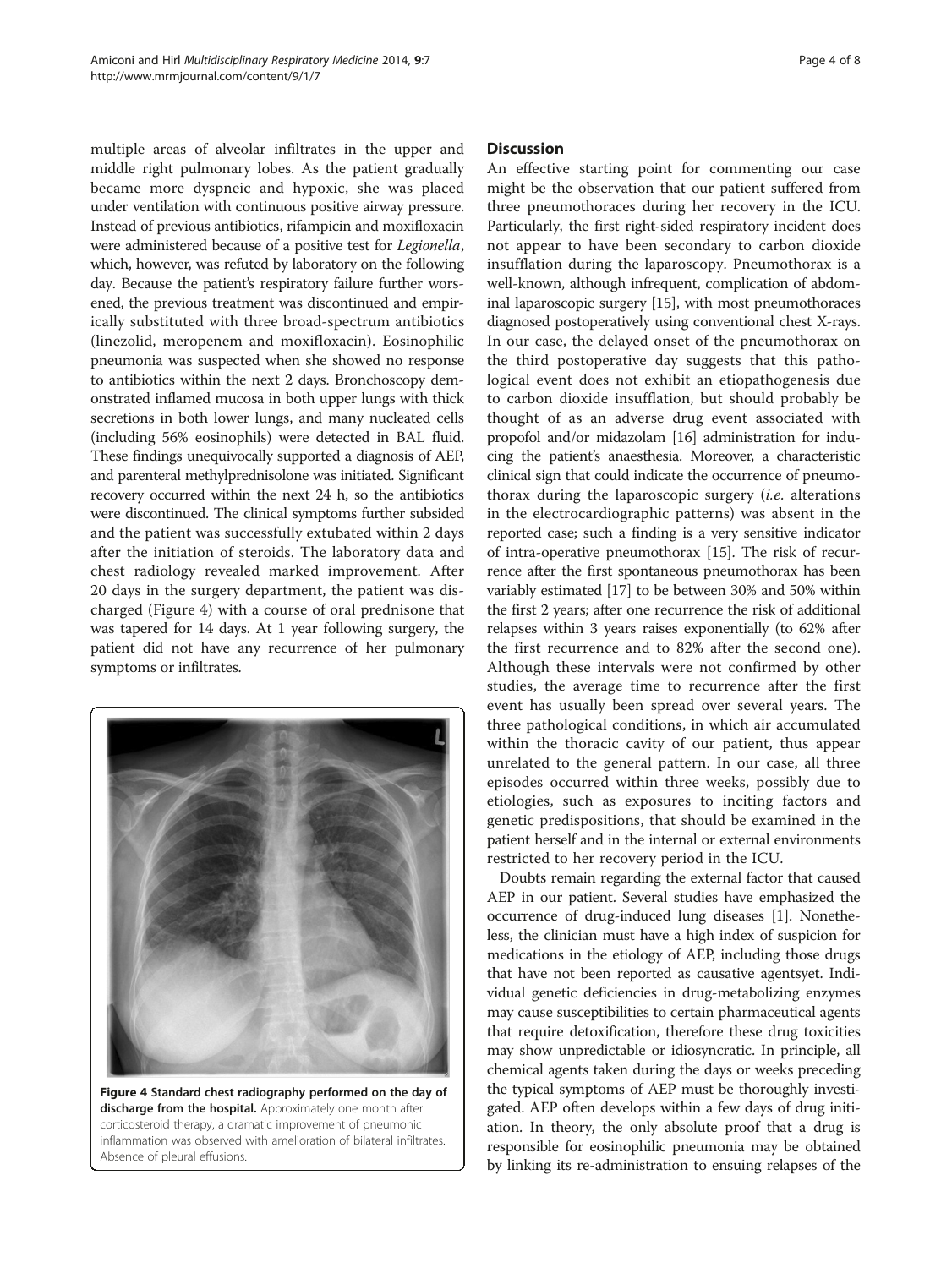pneumonia, but this approach is unethical and even dangerous. The regression of eosinophilic pneumonia, after stopping the administration of a drug, is an indication of its iatrogenic cause. However, corticosteroids are often given concomitantly with drug withdrawals (as also occurred in our patient) to accelerate the clinical improvement, so the responsibility of a drug for AEP is rarely established definitively.

Numerous and diverse broad-spectrum antibiotics were administered for 23 days to our patient, because of peritonitis and progression of lung infiltrations (the latter showing no clinical improvement despite the pharmacological treatment). During her hospitalization in the ICU, she was treated with not fewer than four drugs, that have been reported to cause AEP or eosinophilia associated with parenchymal infiltrates: piperacillin/tazobactam [[18](#page-7-0)], clarithromycin [[19](#page-7-0)], moxifloxacin (a fluoroquinolone similar to levofloxacin [\[20](#page-7-0)]), and rifampicin [[21](#page-7-0)]. In our patient many drugs were used simultaneously or in close sequence; thus, assigning toxicity to a specific agent was difficult. Therefore, the authors hesitate to indicate one or more of the various antibiotics as the cause of AEP and admit their inability to reach a final decision on this point.

Perhaps there was a possible genetic predispositions to the peculiar reactions of our patient's pulmonary system. Although, to our patient's knowledge, no previous episodes of pneumothorax had occurred in herself or in her relatives, the quick succession of all three episodes of pneumothorax - crowded within one month instead of years as for typical recurrences - strongly suggests a genetic predisposition to distinctive reactions of the pulmonary tissues, even though the underlying molecular defect remains only presumed. Moreover, genetic factors have been proposed as responsible for ordinary recurrences when located on the controlateral side [\[22\]](#page-7-0); in our case, a pattern of ipsilateral and controlateral respiratory incidents was observed. Primary spontaneous pneumothoraces (PSPs) may occur in patients with a variety of inherited disorders, such as metabolic disorders (e.g. individual abnormalities of the enzymes involved in biotransfomation) or connective tissue diseases [\[23\]](#page-7-0). Unfortunately, the latter could not be diagnosed because our patient was discharged before any consistent laboratory (e.g., electrophoretic analyses of skin biopsies that reveal a lack of type III collagen or elastin) or imaging (e.g., by electron microscopy) studies were performed. Therefore, only tentative proposals are in order. In our case, the precipitating cause for the first two pneumothoraces could be ascribed to drugs, i.e. propofol and/or midazolam [[16\]](#page-6-0), used for inducing anaesthesia (first pneumothorax) or for increasing the patient's compliance during non-invasive ventilation (second pneumothorax). Presuming that the structural or functional proteins involved in the pathophysiology of pneumothorax carry mutations that make a potential contributory cause

to the disease, attention should be focused on the genetic hyperreactivity of the pulmonary tissue rather than only on eosinophilicchemoattractants (e.g., high concentrations of IL-5) in the patient's pleura or alveoli.

Additional anatomic considerations should be addressed. By definition, PSP is not associated with an underlying lung disease. However, this does not mean that there is no hidden pathological process. It has become increasingly apparent that PSP is associated with diffuse and often bilateral abnormalities within the pleura; in other words, it is not simply a disease caused by ruptured blebs/bullae, but includes inflammation and pleural porosity, i.e. areas of disrupted mesothelial cells in the visceral pleura that are replaced by an elastofibrotic layer with increased porosity, at level of which air leakage into the pleural space is allowed. The high resolution CT images of our patient's chest, evaluated for the presence of possible parenchymal abnormalities (e.g., emphysematous bullae or cysts), were consistently negative. Therefore, in our patient the causes at histological level of PSPs are likely a combination of pleural porosities and inflammation. Moreover, pulmonary tissues appear related to one another, because they are derived from the endoderm and mesoderm, which are two of the three primary germ layers of the embryo. The endodermal lining of the lower respiratory system gives rise to the pulmonary surface epithelium, which in the terminal air sacs attenuates to an extremely thin squamous epithelial layer, thus forming the characteristic pulmonary alveoli. The lung connective tissue and the visceral and parietal pleura (including the blood and lymphatic vessels) are derived from the surrounding splanchnic mesenchyme (i.e., from the mesoderm). Thus, it is not surprising that the pathophysiology of PSP is coupled with inflammatory changes of the lungs and pleural cavity [\[24](#page-7-0)]. This structural/functional communication between the tissues of the pleura and lungs (based on the common embryonic origin of their connective tissue) is also expected to be reciprocal.

These latter remarks are confirmed and strengthened by comparing the pathological occurrences of our patient with cases of AEP/pneumothorax comorbidity, that are documented in the biomedical literature. A PubMed search, conducted using the search terms *acute eosinophilic pneumonia* and *pneumothorax*, resulted in 37 citations, but only in two studies [[25,26](#page-7-0)] a true combination of these pathological events was established. In one case, a 55 year-old man [[25](#page-7-0)] (i) developed the AEP symptoms three weeks after the beginning of treatment with the antidepressant trimipramine and (ii) suffered from a spontaneous pneumothorax fifteen days after this episode; when trimipramine was discontinued, the characteristic features of respiratory failure quickly subsided and the lung infiltrate disappeared. In the other case [\[26\]](#page-7-0), a 14-month-old girl met the criteria for the diagnosis of idiophatic AEP,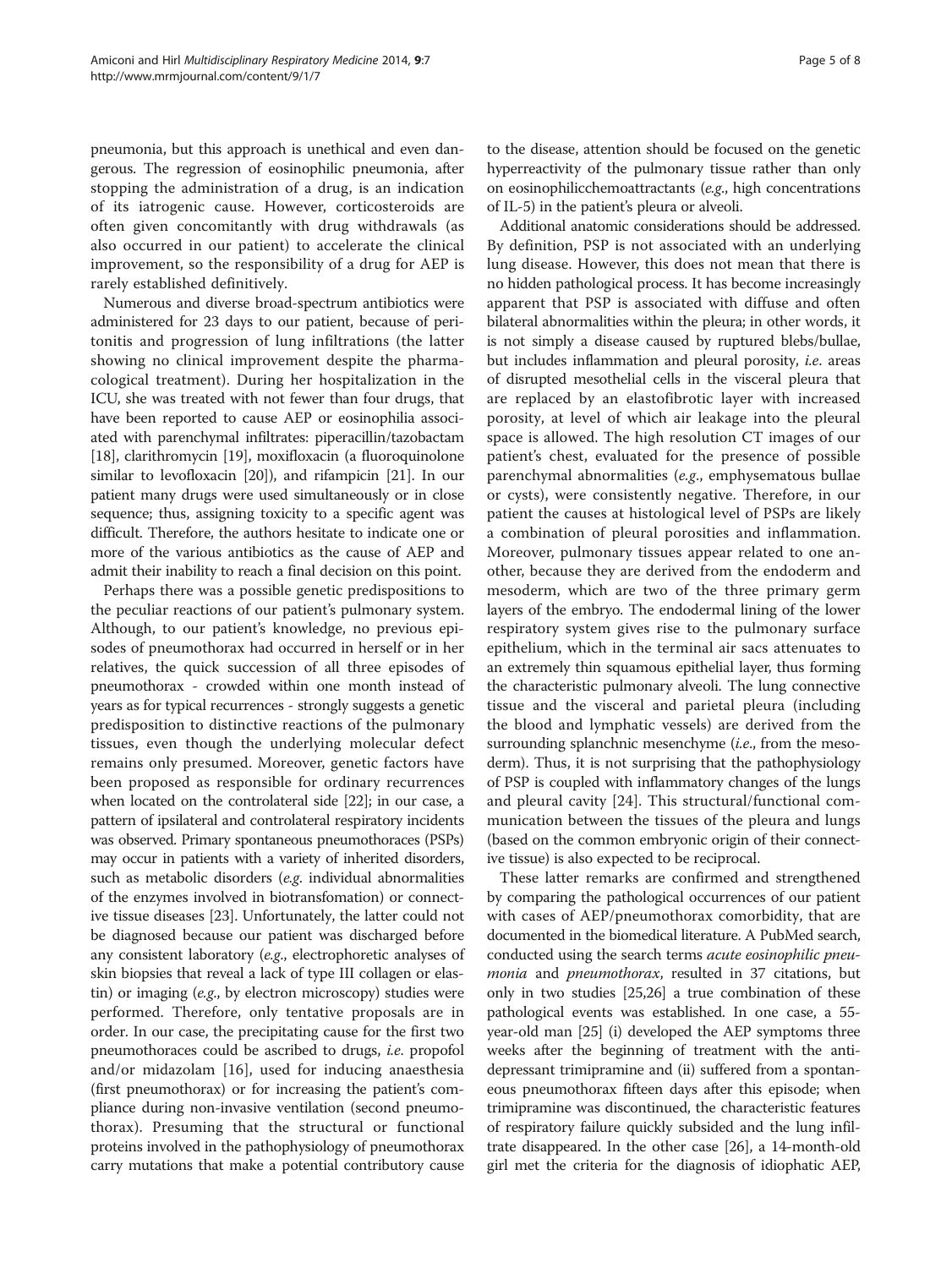confirmed by lung biopsy, and of pneumothorax, verified by high-resolution computed tomography; in this case, such a disease cluster possibly occurred simultaneously. Areas of significant pulmonary abnormalities, such as blebs and bullae, were not described in these studies; therefore, in both cases the anatomic and histological state of pleural and lung tissues is comparable to that of our patient. In addition to this structural likeness, the pulmonary system of all patients taken here into account (i.e. that investigated in this work, as well as in [[25\]](#page-7-0) and in [[26](#page-7-0)]) appears to share a common susceptibility to different agents, such as certain drugs and/or allergens, and to respond to these elements in a similar way, even though with different intensity (e.g., three pneumothoracesversus only one air leak). If it is how things stand, it follows that (i) PSP can precede [this work], or be simultaneous to [this work, and Ref. [[26](#page-7-0)] or follows [\[25\]](#page-7-0) AEP, and (ii) the attainment of comorbidity within one patient always occurs in a very short time (a few days or weeks, at latest). These data seem to imply that the pleura and lung form a functional continuum possibly through the connective tissue, within which elemental signals of inflammation migrate from a compartment (pleura or lung) to the other and vice versa.

On the whole, these considerations strongly suggest that all pathological events observed in our patient during her hospitalization (i.e., three pneumothoraces and AEP), reasonably reminiscent of analogous cases found in literature, are in line with the presence of a rare genetic predisposition at the molecular level of certain structures, possibly located into the connective tissue (see below) within her respiratory system.

A few conjectures address objections to the genetic influence on AEP. The following question arises: if some of the underlying etiologies of AEP are genetic, then why is the absence of recurrence so characteristic of this disease after corticosteroid treatment? Since the genetic features of the lung-tissue responsiveness can be suppressed but never destroyed, the abnormal reactivity is expected to recur whenever the inciting stimulus returns. However, several cases of AEP in which tobacco smoking was suspected to be the cause have shown no recurrence despite the reinitiation of smoking. These cases have been explained by the development of tolerance to tobacco [[27\]](#page-7-0) (however, without putting forward any sound mechanism), because the provocation tests (i.e., cigarette-smoking challenge tests designed to establish a causative link between AEP and the volatile constituents of cigarette smoke) were usually not associated with recurrent symptoms. By contrast, in druginduced AEP, clinical improvement occurs with cessation of the offending agent, but symptoms usually recur after renewed administration of the medication. What then is the pathophysiological basis for interpreting these

phenomenological differences between tobacco-induced and drug-stimulated AEP?

Alveolar and bronchial epithelial cells are injured through inhalation (e.g., by tobacco smoke or air-borne dust) or through the vascular system (e.g., by the medications). In AEP, the pathological changes at the epithelial level are potentially reversible. Once the inflammatory response has been suppressed by steroid treatment, an immediate tissue repair begins, involving the migration of the socalled type II epithelial cells adjacent to the area of damage (i.e., the stem cells of the alveolar epithelium) and leading to the complete restoration of the normal epithelial barrier function [[28\]](#page-7-0) *i.e.*, the lung's first line of defense against the external environment. In patients who have recovered from AEP caused by tobacco use, the resumption of smoking appears to elicit an unresponsive state [[28](#page-7-0)], which may develop at the immune cells level in the lung parenchyma. Notably, specialized antigen-presenting cells (APCs), specifically the subset of dendritic cells (DCs), have emerged as central players in the immunological balance of the airways [[29](#page-7-0)]. DCs include a heterogeneous family of professional APCs that are involved in the initiation of both immunity and immunological tolerance [[30,31](#page-7-0)]. Compared with other cell types involved in the immune response, the tolerogenic DC (tDC) subset presents antigens that are captured in the "absence of microbial products or inflammatory mediators", as typically occurs after the treatment with corticosteroids (e.g., in AEP cases) [[32](#page-7-0)]. In particular, the resumption of smoking induces the following behavior at histological level: (i) migrating DCs interact with the resident alveolar cells and continually assess whether inhaled material should be confronted with an active immune response or whether homeostatic tolerance should be maintained (thus retaining an efficient low-alert surveillance mechanism that avoids an unnecessary inflammatory response), and (ii) the stimulation of survival signals from the alveolar epithelium locally enhances DCs survival.

As mentioned above, AEP is an adverse reaction only to abrupt modifications of smoking habits (particularly, the initiation of tobacco use or the increase in the daily smoking dose). In such cases, the alveolar cells are overwhelmed by copious amounts of tobacco-related toxic substances that cause vast injuries to the continuous single-cell layer of the epithelium (through the suppression of proliferation, apoptosis, or necrosis, depending on the concentration of volatile components from the cigarettes); consequently, extensive portions of the underlying mesodermally-derived connective tissue are exposed. According to this model, we hypothesize that this connective tissue is the target of the inciting factor that provokes AEP. Healthy individuals become susceptible to AEP during periods of marked variations in their smoking habits, because of the loss of alveolar epithelial cells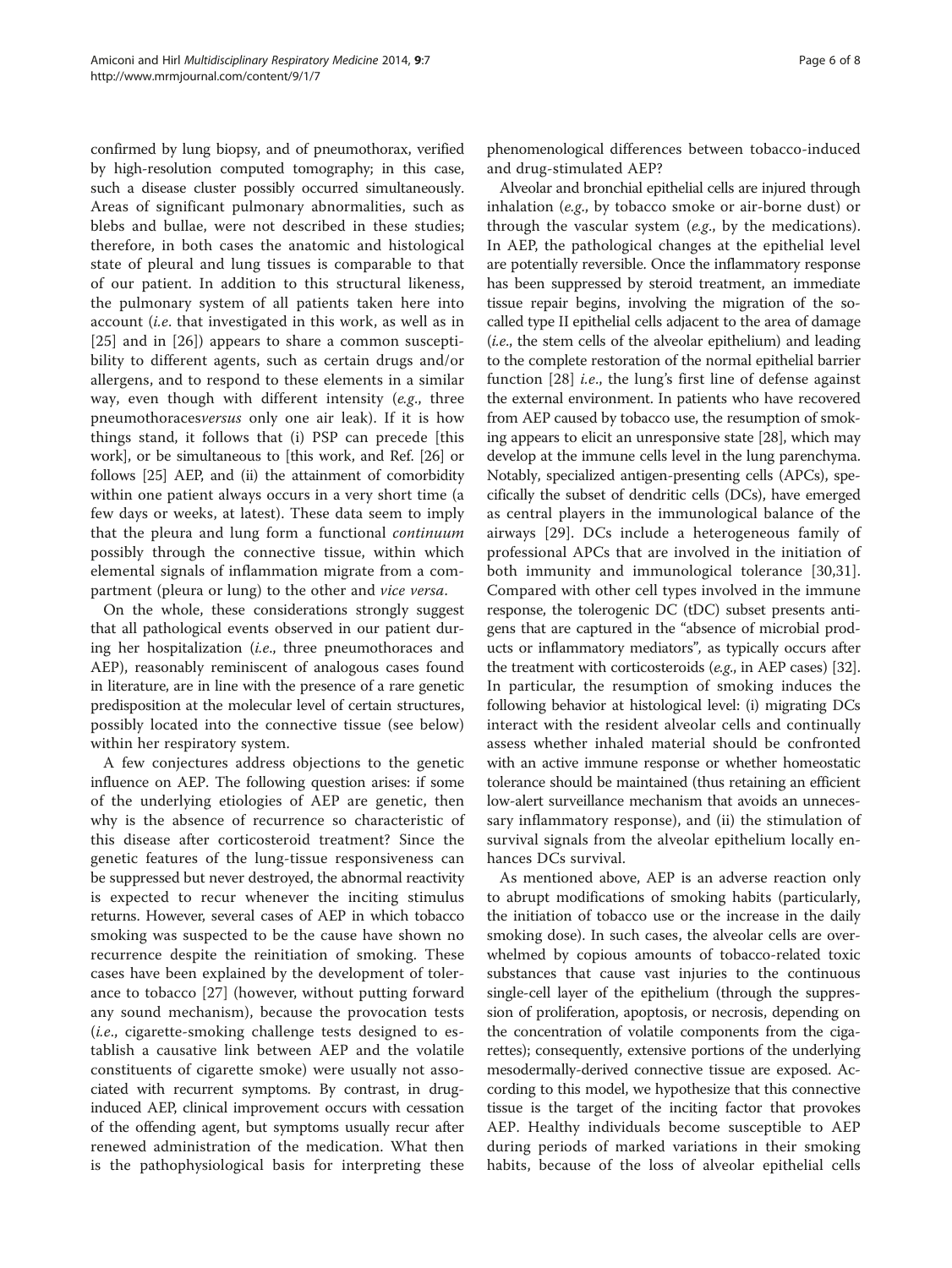<span id="page-6-0"></span>(due to tobacco components) not sufficiently offset by the epithelial repair process; consequently, irritants from tobacco smoke can access extensive portions of the connective tissue. On the contrary, there is no physical barrier against the transport of drugs through the blood to the target tissue; therefore, the suspension or readministration of an offending drug determines the improvement or relapse of the disease. Thus, the failure to relapse after a patient recovers from medicationinduced AEP is strictly dependent on the complete cessation of any drug considered to be the most probable cause of the AEP episode; therefore, no tolerance to medications is expected.

# Conclusions

Our patient discloses the first observational collection of clinical data supporting the hypothesis that the medications used to treat overt disorders (e.g., peritonitis or lung infiltrations, as in our patient) or the exposure to tobacco smoke (but also fine, airborne sand or dust, as in the so-called idiopathic AEP) can all contribute to the development of non-infectious AEP, but "only in rare, genetically predisposed" subjects with mutations probably located within the connective tissue of the lung. An emerging consensus suggests that the described pattern of causative cofactors (i.e., the genetic predispositions or attributes and the environmental/external exposures to pathogenetic inducers) is common to certain lung diseases, such as asthma, chronic obstructive pulmonary disease and pulmonary fibrosis. We propose the addition of AEP to this list.

The genomic age is upon us. Therefore, if the mechanisms of the recruitment of inflammatory cells (such as eosinophils) in the airways are governed by the genetic characteristic of the pulmonary tissues, then genomic information in the diagnosis and treatment of AEP would seem nowadays necessary. In fact, physicians in some disciplines have already begun to use genetic profiles in their general practices, and in future many patients will most likely be analyzed for sequence information that outlines the genetic variations within their entire genomes. The promise of personalized medicine is a clinical reality. However, in our opinion, the use of genetic information to treat AEP patients would provide negligible profit because of the following factors: (i) the potential assistance in predicting the individual risk for AEP can fairly be disregarded because the prognosis is generally good; if however AEP is not considered in the differential diagnosis of respiratory failure, causing the disease to remain unrecognized with a consequent failure to administer corticosteroids to the patient, then death may occur, and (ii) full responsiveness to corticosteroids routinely occurs and relapses has never been described. Therefore, cortico-

steroids remain the mainstay of therapy for AEP, and there is no need for a personalized therapy.

# Consent

Written informed consent was obtained from the patient for publication of this case report and any accompanying images.

#### Abbreviations

AEP: Acute eosinophilic pneumonia; APC: Antigen-presenting cell; BAL: Bronco-alveolar lavage; CT: Computed tomography; DC: Dendritic cell; IL-5: Interleukin-5; ICU: Intensive care unit; tDC: Tolerogenic dendritic cell.

#### Competing interests

The authors declare that they have no competing interests. There has been no financial support to this work.

#### Authors' contributions

SA: study conception and design, analysis and interpretation of data, writing the manuscript; BH: critical revision of the paper. Both authors gave the final approval of the version to be published.

#### Received: 30 September 2013 Accepted: 15 January 2014 Published: 30 January 2014

#### References

- 1. Cottin V, Cordier JF: Eosinophilic lung diseases. Immunol Allergy Clin North Am 2012, 32:557–586.
- 2. Solomon J, Schwarz M: Drug-, toxin-, and radiation therapy-induced eosinophilic pneumonia. Semin Respir Crit Care Med 2006, 27:192–198.
- Janz DR, O'Neal HR, Ely EW: Acute eosinophilic pneumonia: a case report and review of the literature. Crit Care Med 2009, 37:1470–1474.
- 4. St John RC, Allen JN, Pacht ER: Postoperative respiratory failure due to acute eosinophilic pneumonia. Intensive Care Med 1990, 16:408–410.
- 5. Buddharaju VL, Saraceno JL, Rosen JM, Spivak SD, Smith TC, Ilves R, Killam DA, McKenna BJ: Acute eosinophilic pneumonia associated with shock. Crit Care Med 1999, 27:2014–2016.
- 6. Hollmann W, Haberich M: Eosinophilic recurrent pneumonia and chronic sepsis. Z Klin Med 1957, 154:335-357.
- 7. Seibold MA, Schwartz DA: The lung: the natural boundary between nature and nurture. Annu Rev Physiol 2011, 73:457–478.
- 8. Tsuge I, Ito K, Ohye T, Kando N, Kondo Y, Nakajima Y, Inuo C, Kurahashi H, Urisu A: Acute eosinophilic pneumonia occurring in a dedicator of cytokinesis 8 (DOCK8) deficient patient. Pediatr Pulmonol 2013. doi: 10.1002/ppul.22814. [Epub ahead of print].
- 9. Zhang Q, Davis JC, Lamborn IT, Freeman AF, Jing H, Favreau AJ, Matthews HF, Davis J, Turner ML, Uzel G, Holland SM, Su HC: Combined immunodeficiency associated with DOCK8 mutations. N Engl J Med 2009, 361:2046–2055.
- 10. Walsh ER, August A: Eosinophils and allergic airway disease: there is more to the story. Trends Immunol 2010, 31:39–44.
- 11. Kita H: Eosinophils: multifaceted biological properties and role in health and disease. Immunol Rev 2011, 242:161-177
- 12. Nakahara Y, Hayashi S, Fukuno Y, Kawashima M, Yatsunami J: Increased interleukin-5 levels in bronchoalveolar lavage fluid is a major factor for eosinophilic pneumonia. Respiration 2001, 68:389–395.
- 13. Mohamed KH, Abdelhamid AI, Lee YCG, Lane KB, Conner B, Hawthorne M, Light RW: Pleural fluid levels of interleukin-5 and eosinophils are closely correlated. Chest 2002, 122:576–580.
- 14. Kono Y, Tsushima K, Yamaguchi K, Soeda S, Fujiwara A, Sugiyama S, Togashi Y, Kasagi S, Setoguchi Y: The relationship between the clinical course and cytokine in a patient with cigarette smoking-induced acute eosinophilic pneumonia. A case report. Respir Med Case Reports 2012, 5:16–19.
- 15. Ludemann R, Krysztopik R, Jamieson GG, Watson DI: Pneumothorax during laparoscopy. Early detection and resolution. Surg Endosc 2003, 17:1985–1989.
- 16. Hauben M, Hung EY: Pneumothorax as an adverse drug event: an exploratory aggregate analysis of the US FDA AERS database including a confounding by indication analysis inspired by Cornfield's Condition. Int J Med Sci 2013, 10:965–973.